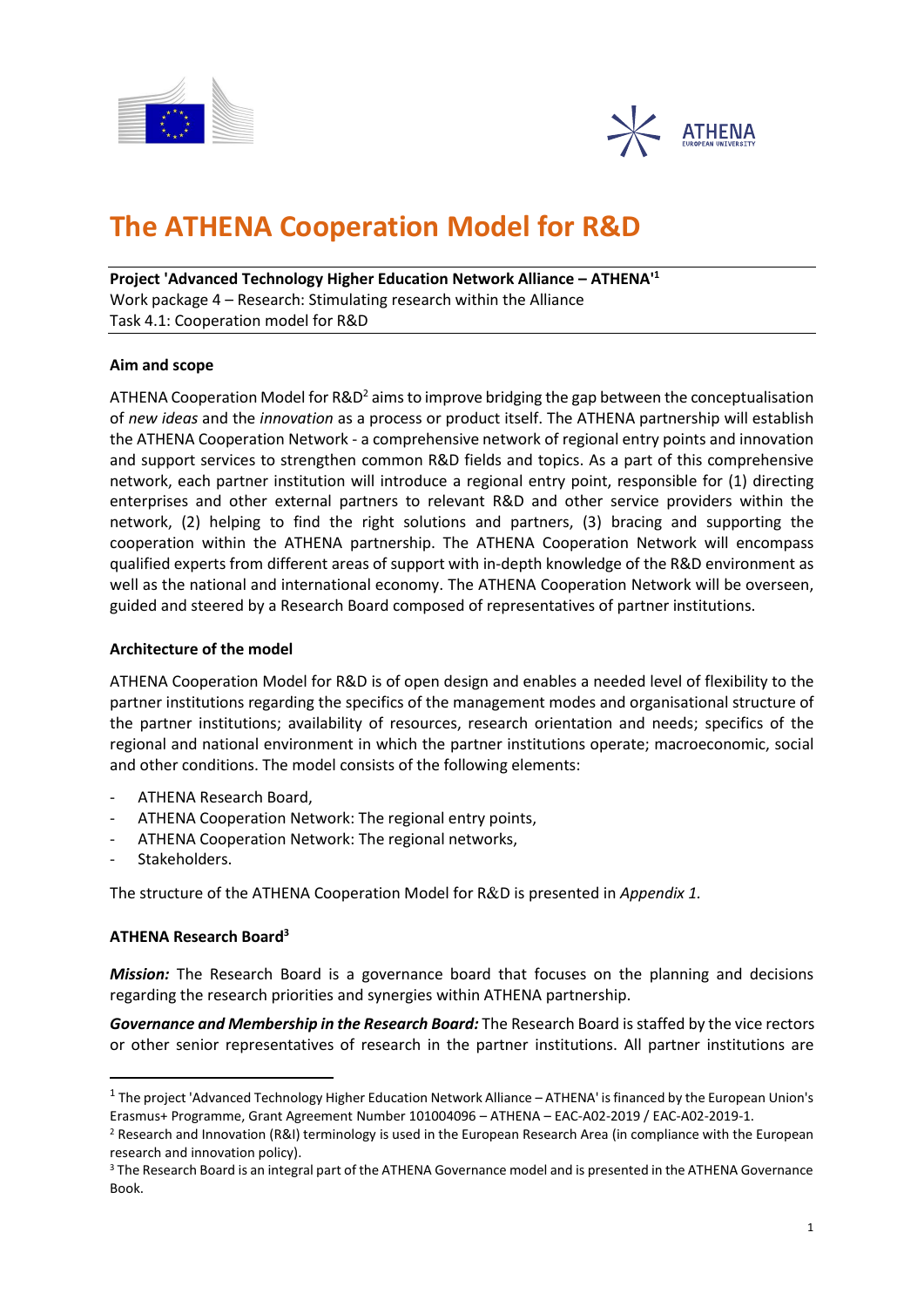



equally represented. The Research Board is governed by the Athena member institution in rotation (every six months or in an annual base following the same rotation as this one of the Executive Board). Coordinators of the regional entry points, students, industrial partners and other stakeholders can participate in an observatory and consulting role, without voting rights.

*Activities/Competences/Authority/Field:* The main activity of the board is decision-making in the following fields related to  $R&D$ :

- Definition of the research priorities within ATHENA partnership.
- The mapping of the research expertise existing within ATHENA partnership.
- Reviewing and assessing ATHENA's R&D programs and strategies.
- Monitoring and overseeing the ATHENA's progress in achieving R&D goals and objectives, and make recommendations to the Administration Board on modifications to the ATHENA's R&D goals and objectives.
- Decides on major R&D issues (e.g., large joint R&D projects, new joint R&D initiatives, membership in international consortia, networks ...).
- Reeviewing progress, strategic alignment and impact and financial management of approved projects.
- Regulation of shared PhD programmes in collaboration with the Education Board.
- Definition of responsible Conduct of Research and research ethics policy and rules.
- Definitions of shared facilities/research infrastructure policy and rules.
- Planning of joint dissemination actions (in collaboration with the Branding & Communication Office) related to the Athena research outcomes (e.g. products, publications, organization of research conferences).
- Identifying and reporting to the Administration Board on significant emerging R&D issues and trends that may impact ATHENA.
- Advise the Administration Board on risk management in areas related to R&D.
- Annual reporting to the Executive Board.
- Other issues in the field of R&D to be adopted by the Executive Board.

*Convocation of Meetings and Standing Orders:* As per the Executive Board. Exception: in case of reasonable causes (e.g. operability, time) processes may be regulated individually based on the agreement of the board members.

#### **ATHENA Cooperation Network: The regional entry points**

The ATHENA Cooperation Network is composed of **regional entry points** of the partner institutions and should operate comprehensively and efficiently. The minimal requirement for establishing a regional entry point is an engaged group of qualified professionals able to respond to requests and initiatives as well as to provide support to all stakeholders in the ATHENA Cooperation Model for R&D.

Each regional entry point must be accessible by a unique e-mail address. Each regional entry point has a coordinator (person).

The partner institutions' regional entry points are connected into **ATHENA Cooperation Network** and work in close cooperation with one another and share information on:

- Research needs and opportunities, which would be relevant and supportive to the ATHENA partnership.
- Specific and complementary R&D knowledge and services between partner institutions.
- Research and professional job opportunities and fellowships.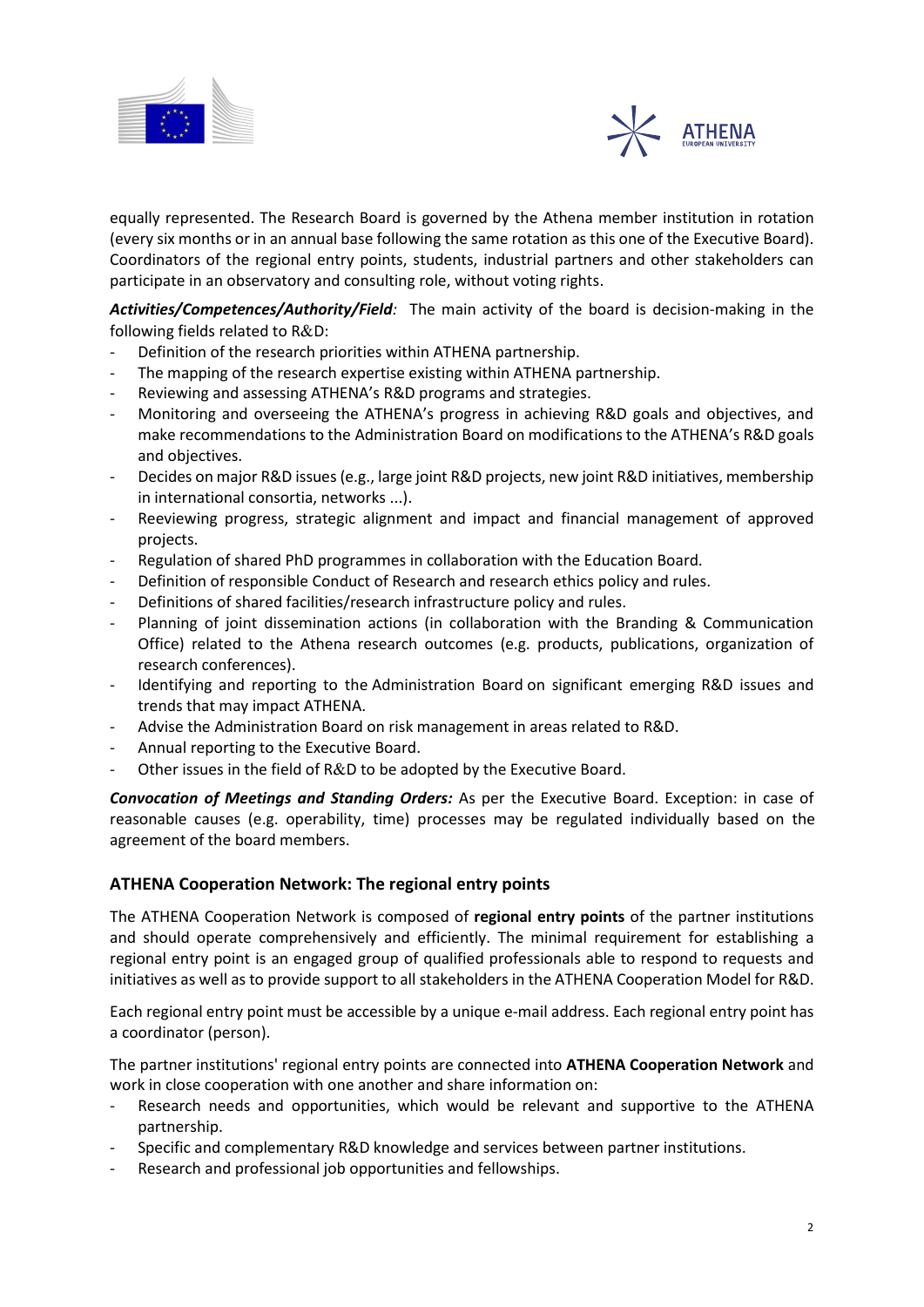



- Mobility opportunities for researchers, students and other staff focusing on exchanges of staff in support services.
- Opportunities for students to participate in R&D and projects.
- Opportunities of open access to research infrastructure and services (when relevant).
- Training opportunities for researchers and other staff, focusing on staff in support of services.
- Best practices and future trends related to R&D.
- Other.

The structure and cooperation links of the regional entry point of an individual partner institution are presented in *Appendix 2.*

#### **ATHENA Cooperation Network: The regional networks**

Each regional entry point has the following **coordination tasks** on the level of the **regional network** of each partner institution:

- Providing information in one place (single point of contact).
- Coordinating the regional network.
- Monitoring the implementation of services and quality assurance.
- Analysing and identifying needs at the regional and global levels.
- Organising training and networking for support service providers.

Each partner institution provides the following **support services** within its **regional network** (in cooperation with its regional entry point):

- **Facilitating contacts with relevant R&D partners**, including the identification of needs of economic partners and linking enterprises with relevant R&D partners at universities in order to conduct: (applied) research, prototyping, testing in accordance with certified methods, development of products and technologies, joint purchasing of R&D equipment, networking between research organisations and enterprises in order to promote the transfer of scientific findings to the business sector and the wider social environment; looking for relevant national and international partners in order to establish R&D consortia for obtaining funds under various funding schemes.
- **Development of national and international (European) projects**  identification of relevant calls for proposals for R&D or applied projects and assistance in the formation of relevant consortia between research partners, economic partners and other partners; providing support for the preparation of project documentation, financial, administrative and legal project management and coordination and preparation of financial reports.
- **Facilitating participation of students in R&D activities**.
- Promoting collaboration with the existing research centres of excellence, EU networks and **similar.**
- **Promoting R&D achievements in the general public**.
- **Promoting and facilitating innovation and knowledge/technology transfer**:
	- o **Promoting and facilitating innovation**: assessing the innovation potential of enterprises, providing advisory support during the R&D phase, creating R&D Challenge Windows (periods of time during which companies may submit challenges to be solved by the ATHENA Alliance and afterwards announcing internal calls for the R&D challenges proposed by companies), organising networking and matchmaking events, promoting best practices, organising awareness-raising events, following and promoting sector-specific trends, advisory support on effective management of innovations;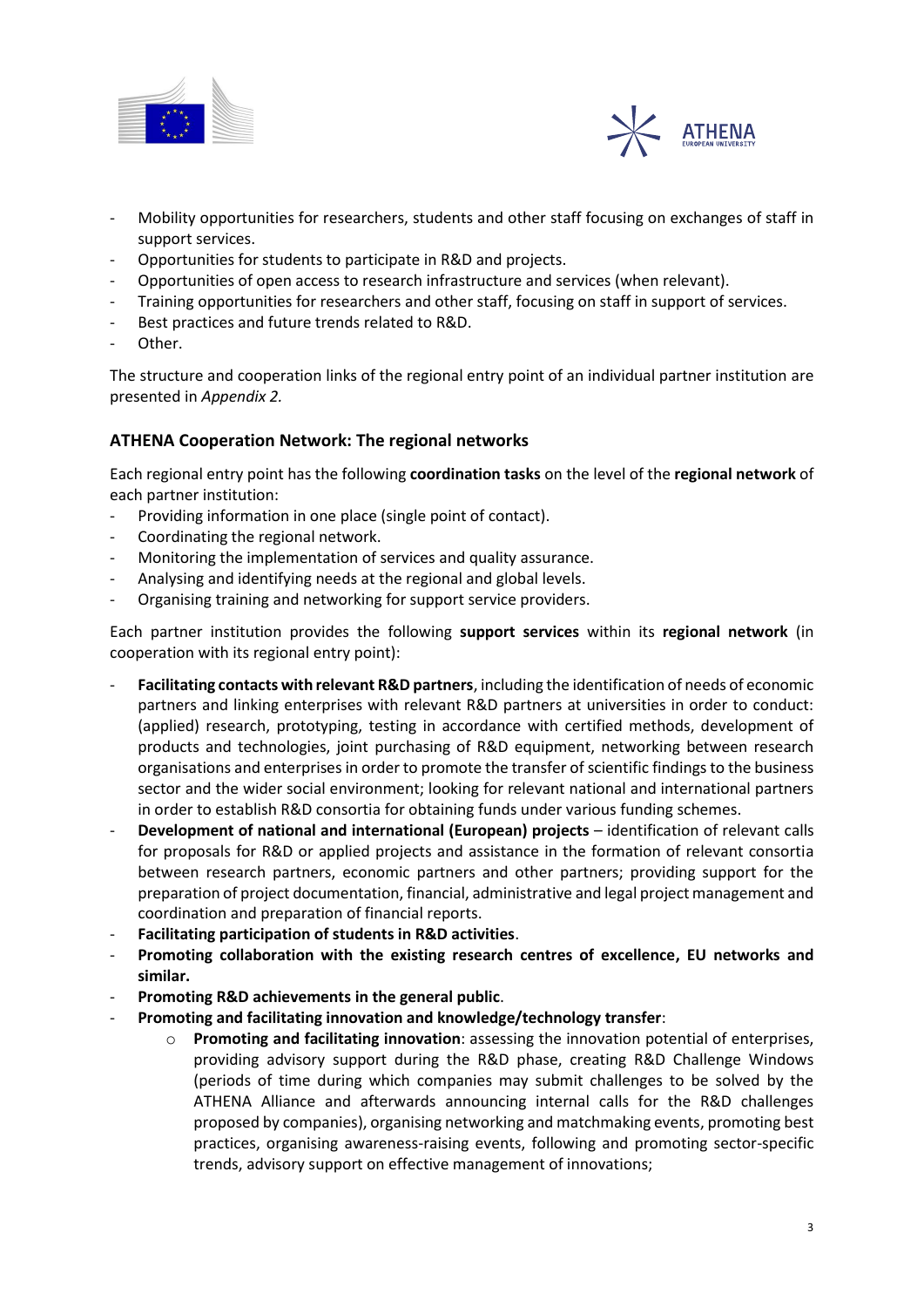



- o **Intellectual property management:** assessing the possibility of intellectual property protection, assisting in the protection of inventions through intellectual property rights, assistance in managing legal relations related to intellectual property management, offering advisory services related to IP in general or on specific issues;
- o **Commercialisation:** assessing the market potential of inventions, identification of partnership opportunities and establishing cooperation with relevant business partners, conducting activities for marketing of the intellectual property, assisting in negotiations for the selling of intellectual property rights or the conclusion of licensing contracts, assisting in the invention's entry into the market, supporting global commercialisation of knowledge and inventions, assisting in the establishment of spin-offs.
- o **Entrepreneurship**  consultancy and other activities for the start-up of new enterprises, start-up incubation and support for global growth.
- **Promoting and facilitating** (international, intersectoral, etc.) **mobility of researchers**.
- **Promoting open access to research infrastructure and services.**
- **Promoting and organising training and capacity building** for researchers, support service providers and other relevant stakeholders.

#### **Stakeholders**

The stakeholders in the model that regional entry points connect on the path from the idea to innovation are:

- ATHENA partner institutions (researchers and teaching staff, students and other relevant entities).
- Participating R&D institutions and industry (stakeholders already actively involved in cooperation with the ATHENA partner institutions).
- Identified R&D institutions and industry interested in cooperation.

#### **Appendixes**

*Appendix 1:* The structure of the ATHENA Cooperation Model for R&D.

*Appendix 2:* The structure and cooperation links of the regional entry point of an individual partner institution.

Appendix 3: Checklist of compliance with the ATHENA Cooperation Model for R&D.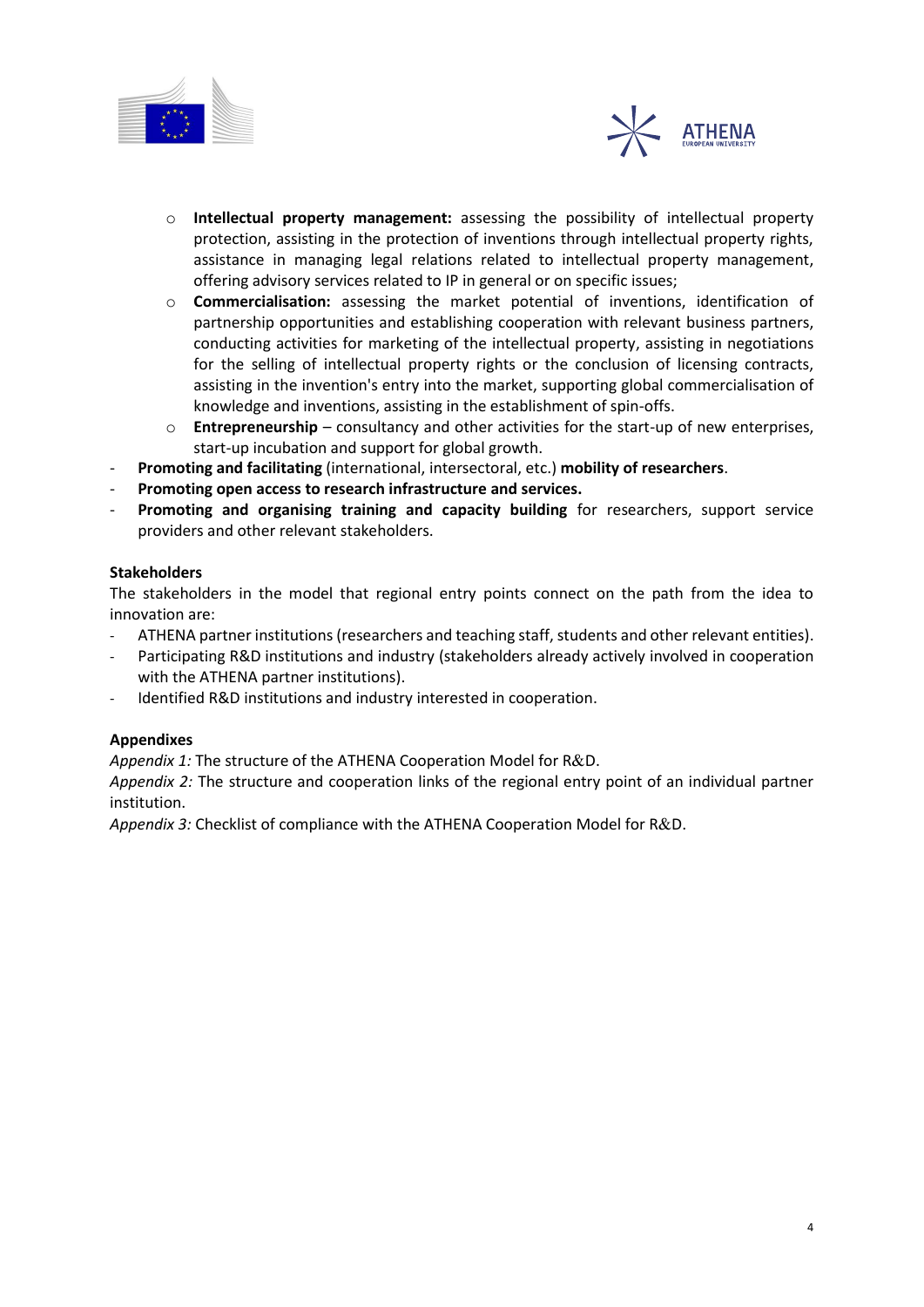



## **Appendix 1 The Cooperation Model for R&D**

The structure of the Athena Cooperation Model for  $R&D$ 

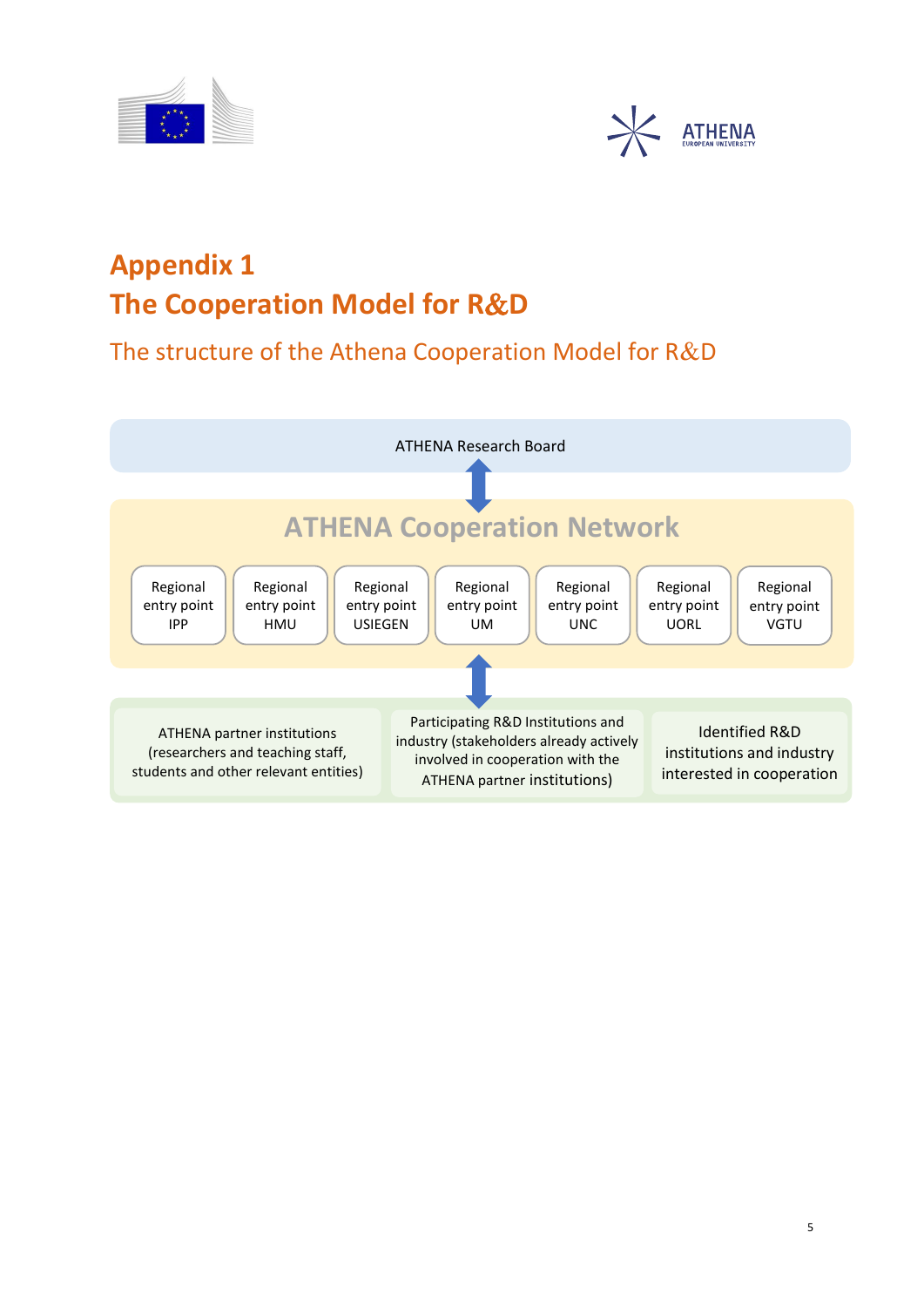



# **Appendix 2 The Cooperation Model for R&D**

The structure and cooperation links of the regional entry point of an individual partner institution

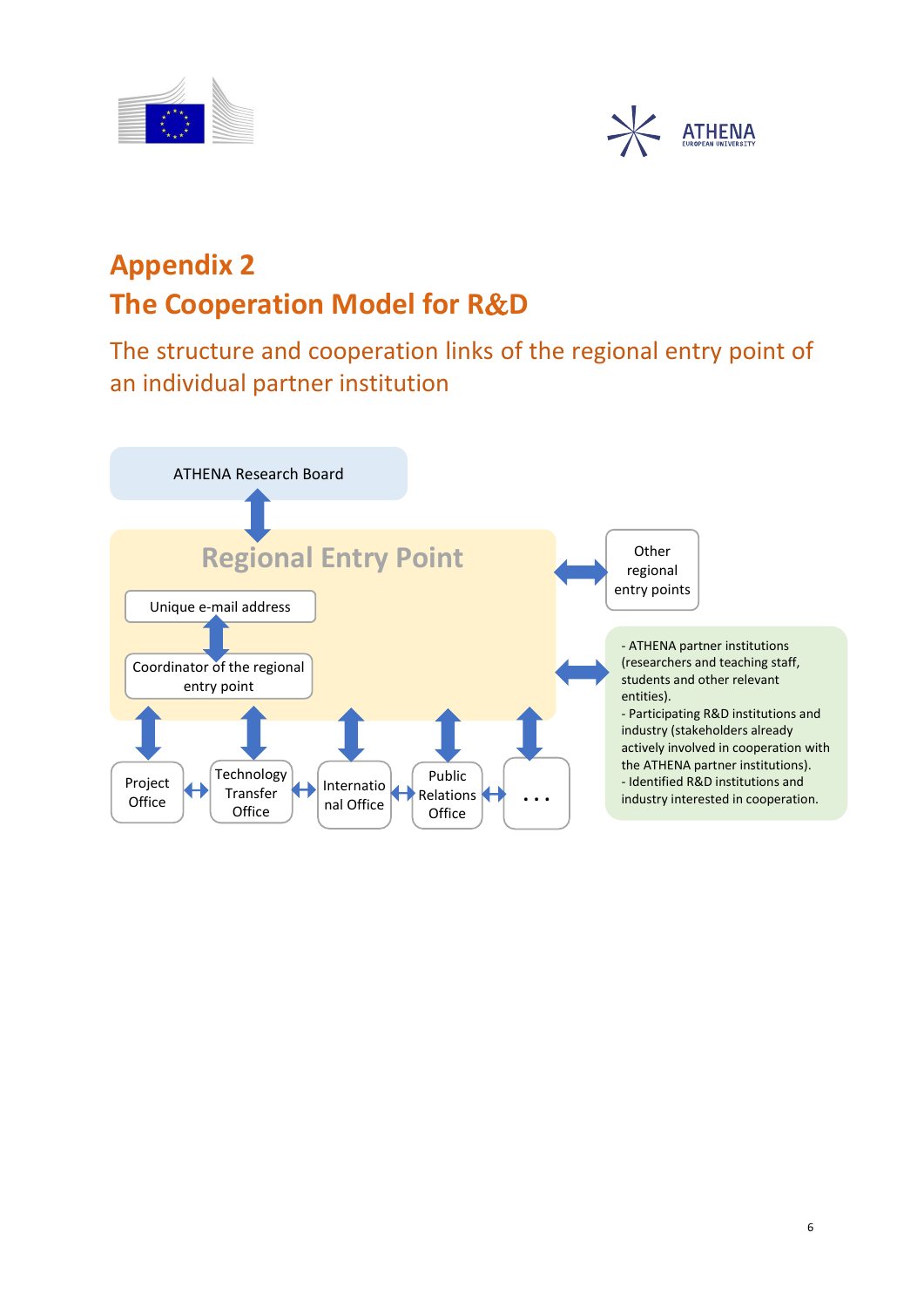



### **Appendix 3 The Cooperation Model for R&D**

### **Checklist** of compliance with the ATHENA Cooperation Model for R&D

*Each partner institution considers whether it is implementing the following set of activities in accordance with the ATHENA Cooperation Model for R&D.* 

|         | <b>Activities</b>                                                                                                                                                                                                                                                                                       | Reference to the<br>relevant ATHENA task<br>and/or deliverable | <b>Example to the</b><br>activity/organisational<br>unit at partner institution |  |  |  |
|---------|---------------------------------------------------------------------------------------------------------------------------------------------------------------------------------------------------------------------------------------------------------------------------------------------------------|----------------------------------------------------------------|---------------------------------------------------------------------------------|--|--|--|
| General |                                                                                                                                                                                                                                                                                                         |                                                                |                                                                                 |  |  |  |
| □       | The ATHENA Cooperation Model for R&D is approved<br>by the partner institution.                                                                                                                                                                                                                         |                                                                |                                                                                 |  |  |  |
| $\Box$  | The partner institution has appropriate resources (e.g.<br>knowledge, staff, infrastructure) for operation in<br>accordance with the ATHENA Cooperation Model for<br>R&D.                                                                                                                               |                                                                |                                                                                 |  |  |  |
| □       | The regional access point of the partner institution, a<br>uniform e-mail address, is set up.                                                                                                                                                                                                           |                                                                |                                                                                 |  |  |  |
| O.      | A regional access point coordinator of the partner<br>institution is appointed.                                                                                                                                                                                                                         |                                                                |                                                                                 |  |  |  |
| $\Box$  | The regional access point of the partner institution is<br>actively cooperating with other regional access points<br>within the ATHENA Cooperation Network in<br>accordance with the ATHENA Cooperation Model for<br>R&D.                                                                               |                                                                |                                                                                 |  |  |  |
|         | Facilitating contacts with relevant R&D partners                                                                                                                                                                                                                                                        |                                                                |                                                                                 |  |  |  |
| Ш       | The partner institution is aware of R&D needs and<br>challenges of its regional and national environment as<br>well as globally.                                                                                                                                                                        |                                                                |                                                                                 |  |  |  |
| Π.      | Within its regional network, the partner institution has<br>set up a system for monitoring and keeping record of<br>the needs of external stakeholders, the researchers'<br>engagement as well as their integration for various<br>R&D cooperation purposes.                                            |                                                                |                                                                                 |  |  |  |
|         | Development of national and international (European) projects                                                                                                                                                                                                                                           |                                                                |                                                                                 |  |  |  |
| O.      | Completed F01 questionnaire (analysis of the situation<br>- definition of the partner institution's research fields).                                                                                                                                                                                   |                                                                |                                                                                 |  |  |  |
| П       | Completed and maintained F02 questionnaire<br>(definition of priority research topics of the partner<br>institution for a common catalogue of the ATHENA<br>partnership).                                                                                                                               |                                                                |                                                                                 |  |  |  |
| $\Box$  | Getting acquainted with the results of the situation<br>analysis regarding cross-sectional research fields of<br>partner institutions (F01) and the catalogue of priority<br>research topics of partner institutions (F02) for<br>targeted promotion of R&D cooperation at ATHENA<br>partnership level. |                                                                |                                                                                 |  |  |  |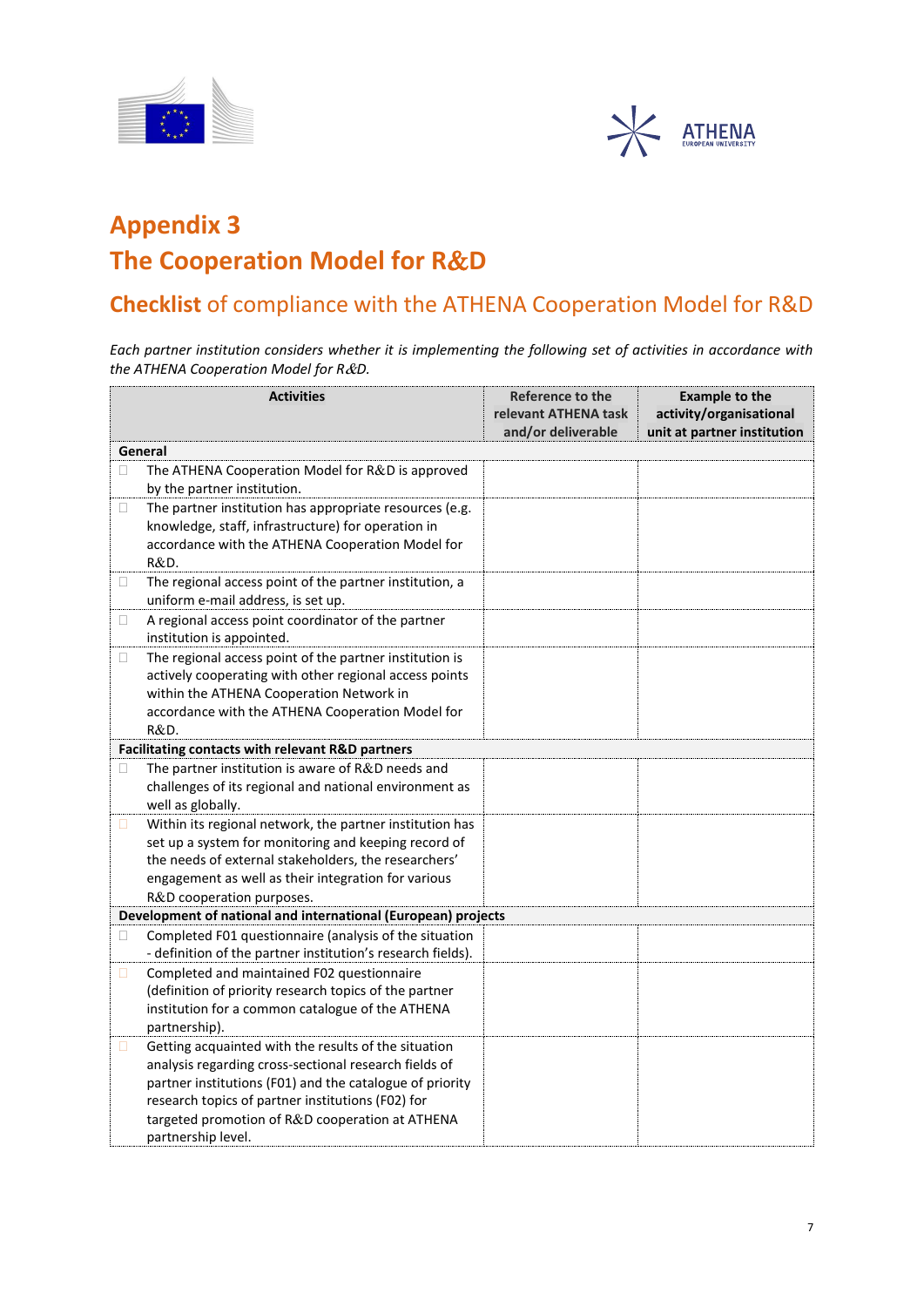



| □ | Periodically monitoring and analysing public calls<br>relevant for the joint application of projects within the<br>ATHENA partnership.                                                                                                     |                 |  |  |  |  |  |
|---|--------------------------------------------------------------------------------------------------------------------------------------------------------------------------------------------------------------------------------------------|-----------------|--|--|--|--|--|
| □ | Each partner institution proposes at least 1 joint<br>project application of the interested Athena partner<br>institutions per year.                                                                                                       |                 |  |  |  |  |  |
| □ | Each partner institution is continuously keeping<br>records of submitted and approved project<br>applications to various public calls in the central/joint<br>record of applications and approved projects at<br>ATHENA partnership level. |                 |  |  |  |  |  |
|   | Facilitating participation of students in R&D activities                                                                                                                                                                                   |                 |  |  |  |  |  |
| П | Completed F03 questionnaire (performed situation<br>analysis on the existing forms of student cooperation<br>in R&D).                                                                                                                      |                 |  |  |  |  |  |
| □ | Getting acquainted with the results of the situation<br>analysis (F03) on the existing forms of student<br>cooperation in R&D and selected forms with the<br>potential for a joint introduction at ATHENA<br>partnership level.            |                 |  |  |  |  |  |
| □ | Presentation of the selected forms of student<br>involvement in R&D on a single website for all<br>students of the ATHENA partnership.                                                                                                     |                 |  |  |  |  |  |
| □ | Promoting and informing students of a particular<br>partner institution at ATHENA partnership level on the<br>offered/possible forms of cooperation in R&D through<br>various information channels.                                        |                 |  |  |  |  |  |
| □ | Students of the partner institution actively take part in<br>the offered forms of cooperation in R&D at the<br>ATHENA partnership level.                                                                                                   |                 |  |  |  |  |  |
|   | Promoting collaboration with the existing research centres of excellence, EU networks and similar                                                                                                                                          |                 |  |  |  |  |  |
| □ | The partner institution monitors and proposes the<br>collaboration with the research centres of excellence,<br>EU networks, etc. that are considered to have<br>additional value for the ATHENA partnership.                               |                 |  |  |  |  |  |
|   | Promoting R&D achievements in the general public                                                                                                                                                                                           |                 |  |  |  |  |  |
| □ | The partner institution actively takes part in the<br>preparation of the ATHENA Annual Book.                                                                                                                                               |                 |  |  |  |  |  |
| □ | The partner institution actively takes part in publishing<br>contributions on the ATHENA website as well as<br>through other communication channels.                                                                                       |                 |  |  |  |  |  |
| □ | The partner institution takes part in the application (in<br>case of project approval in the implementation) of a<br>Horizon Europe, MSCA, European Researchers' Night<br>project.                                                         |                 |  |  |  |  |  |
|   | Promoting and facilitating innovation and knowledge/technology transfer                                                                                                                                                                    |                 |  |  |  |  |  |
| □ | The partner institution is responsible for promoting<br>and facilitating innovation.                                                                                                                                                       | WP <sub>6</sub> |  |  |  |  |  |
| □ | The partner institution is responsible for intellectual<br>property management.                                                                                                                                                            | WP <sub>6</sub> |  |  |  |  |  |
| о | The partner institution is responsible for the<br>appropriate commercialisation of knowledge.                                                                                                                                              | WP <sub>6</sub> |  |  |  |  |  |